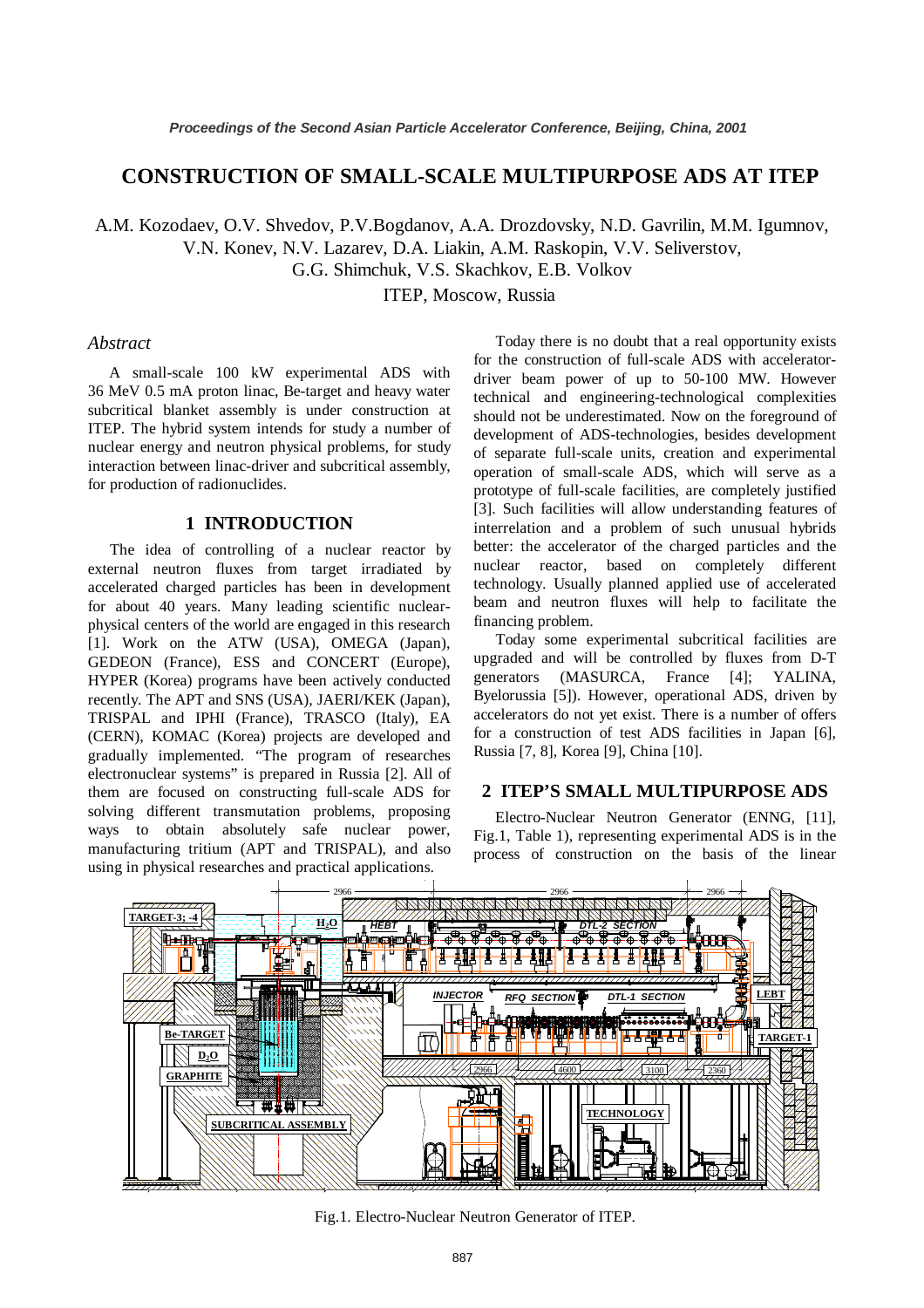accelerator of protons ISTRA-36 and the equipment of a stopped heavy water reactor in ITEP (Moscow). The accelerator-driver is placed on two floors of a special hall near to subcritical assembly. In section RFQ the beam is accelerated to energy of 3 MeV, in resonator DTL-1 − up to 10 MeV then rises on the second floor and in resonator DTL-2 increases energy up to 36 MeV. The accelerated beam with the help of a bending magnet can be directed on a subcritical target, or without bending − on targets for applied uses.

| Output proton beam energy,                | MeV         | 36                 |
|-------------------------------------------|-------------|--------------------|
| Pulse proton beam current,                | mA          | 100                |
| Average beam current,                     | mA          | 0.5                |
| Beam power (pulse),                       | MW          | 3.6                |
| Beam power (average),                     | kW          | 18                 |
| Target                                    |             | Be $(Al)$          |
| Intensity of fast neutrons,               | n/s         | $3\times10^{14}$   |
| Number of heat-exiting elements           |             | $16 - 17$          |
| The basic multiplying material            |             | $235$ <sup>I</sup> |
| Fuel enrichment of $^{235}$ U,            | $\%$        | 90                 |
| Loading of $^{235}U$ ,                    | kg          | 1.3                |
| Moderator and heat-carrier                |             | D <sub>2</sub> 0   |
| Reflector                                 |             | $D_2$ 0; graphite  |
| $k_{\rm eff}$                             |             | $0.95 - 0.97$      |
| Thermal neutron flux in experimental      |             |                    |
| channels,                                 | $n/sm^2$ ·s | $2 \times 10^{12}$ |
| Thermal power at $k_{\text{eff}}$ = 0.95, | kW          | 100                |

#### Table 1: Basic parameters of ENNG facilities.

#### **3 ACCELERATOR-DRIVER**

The accelerator [12] consists of an injector with cold cathode ion source, section RFQ and two resonators DTL in which drift tubes with rare-earth  $(SmCo<sub>5</sub>)$  quadrupoles are used. Linac will work in pulse mode.

The accelerator scheme, beam transport channels (LEBT and HEBT) and all targets are shown in Fig.2. The output of a beam with energy 10 MeV is possible to direct on Target-1. The possibility is provided to direct full energy proton beam (36 MeV) to current beam stop − Target-2 (for works during commissioning of the linac), to the target placed inside subcritical assembly, or to Targets 3 and 4.



Fig. 2. Scheme of the linac and beam transportation.

### **4 SUBCRITICAL ASSEMBLY**

The horizontal section of the target-blanket part of the ENNG [13] is shown in Fig.3. Beryllium target has a thickness of 6 mm. The proton beam with energy 36 MeV is completely absorbed in the first 2 mm.



Fig.3.Horizontal section of the subcritical assembly.

Additional thickness multiplies fast neutrons according to the reaction  $Be(n,2n)$ . Due to that the flux of fast neutrons from a target is increased by 25 %. The thermal blanket has a triangular lattice with step of 110 mm. In its corners heat-generating channels with highly enrichment (90 %) fuel of  $^{235}$ U are placed, the height of an active part of assembly is 110 cm. Vertical experimental channels are located in the blanket's reflector.

### **5 MULTIPURPOSE ENNG's USE**

*Target-blanket unit.* After commissioning ENNG facility it will be possible to carry out the following:

- − to investigate concepts of safe control of subcritical assembly and interactions between accelerator-driver and target-blanket systems;
- − to study certain questions of full power subcritical assemblies creation for production of energy, transmutation NPP waste, production of tritium, etc.;
- − to select the structure of the blanket;
- to check the program's correctness in calculating blanket systems;
- − to receive a source of cold and ultra cold neutrons for fundamental researches, etc.

*The linac-driver.* The ENNG will serve as training grounds for investigation and improvement of decisions for the design of full-scale high current accelerator project. On the linac-driver, it is planned to investigate features and to develop safe technologies of the accelerator operation with a beam of increased intensity and to test certain questions to find the physical and technical design decision for constructing the linac with increased beam current for their use in full-scale linacdriver project.

*Production of radionuclides.* Short- and ultrashort living radionuclides will be prepared on a proton